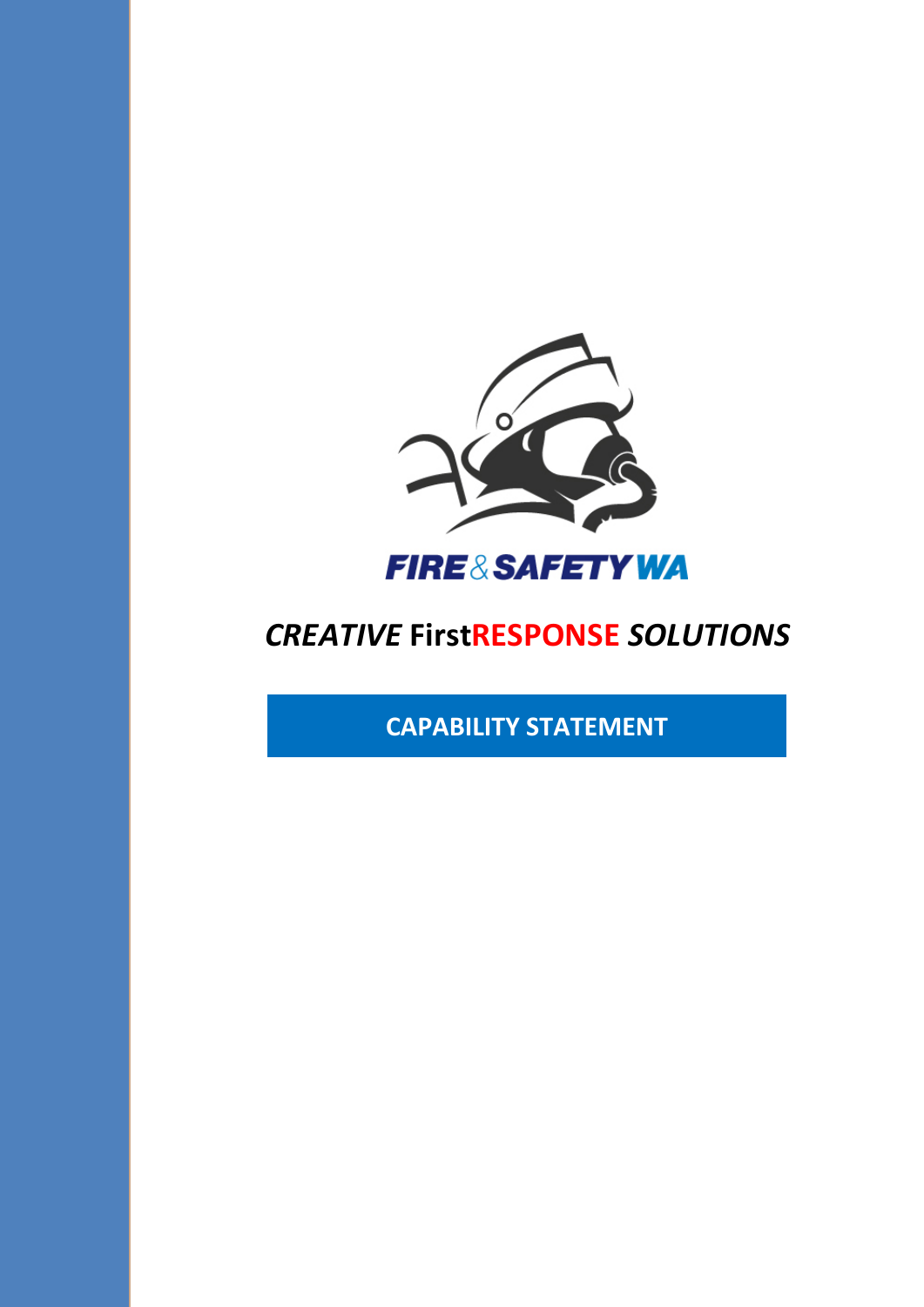

## **Introduction**

Fire & Safety WA is an ISO9001 certified Australian owned and operated business that was established in 2007. Since the beginning we have provided a wide range of Firefighting and other First Responder products, all of which are supported with excellent service. We are dedicated to meeting the needs of our customers in Western Australia.

Currently our customer base consists of several local Government entities, all the large Resource companies, other Mining companies and a group of Resellers. We are also pursuing a strategy to compete in the Fire Contractor market with Fire Extinguishers and Fire Detection Systems.

Our Landsdale facility consists of twin units, each having two storeys comprising office space and a high bay warehouse. One unit has a purpose-built clean room to assemble fire detection and emergency warning panels and incorporates our fire extinguisher recycling area.

# **Our Vision**

We, at Fire & Safety WA are the distributors of nationally recognised, high quality products and services. We commit ourselves to offering Creative First Response Solutions with an energy that reflects our belief in all that we do. We will consistently provide solutions that meet or exceed the requirements and expectations of our customers in a timely and professional manner.

We will adapt to the changing needs of our customers and answer their needs with creative, value for money solutions.

We will offer our customers professionalism, integrity, product knowledge and unrivalled service. We will build and maintain close customer relationships to ensure best possible outcomes. Our processes will be subjected to continual review and improvements made to achieve best practice and maximum efficiency in all that we endeavour.

# **Our Experience**

Fire & Safety WA is owned by our Directors, Paul and Kenlie Williams, who have decades of industry and management experience. Our sales professionals have all held sales manager and customer service positions.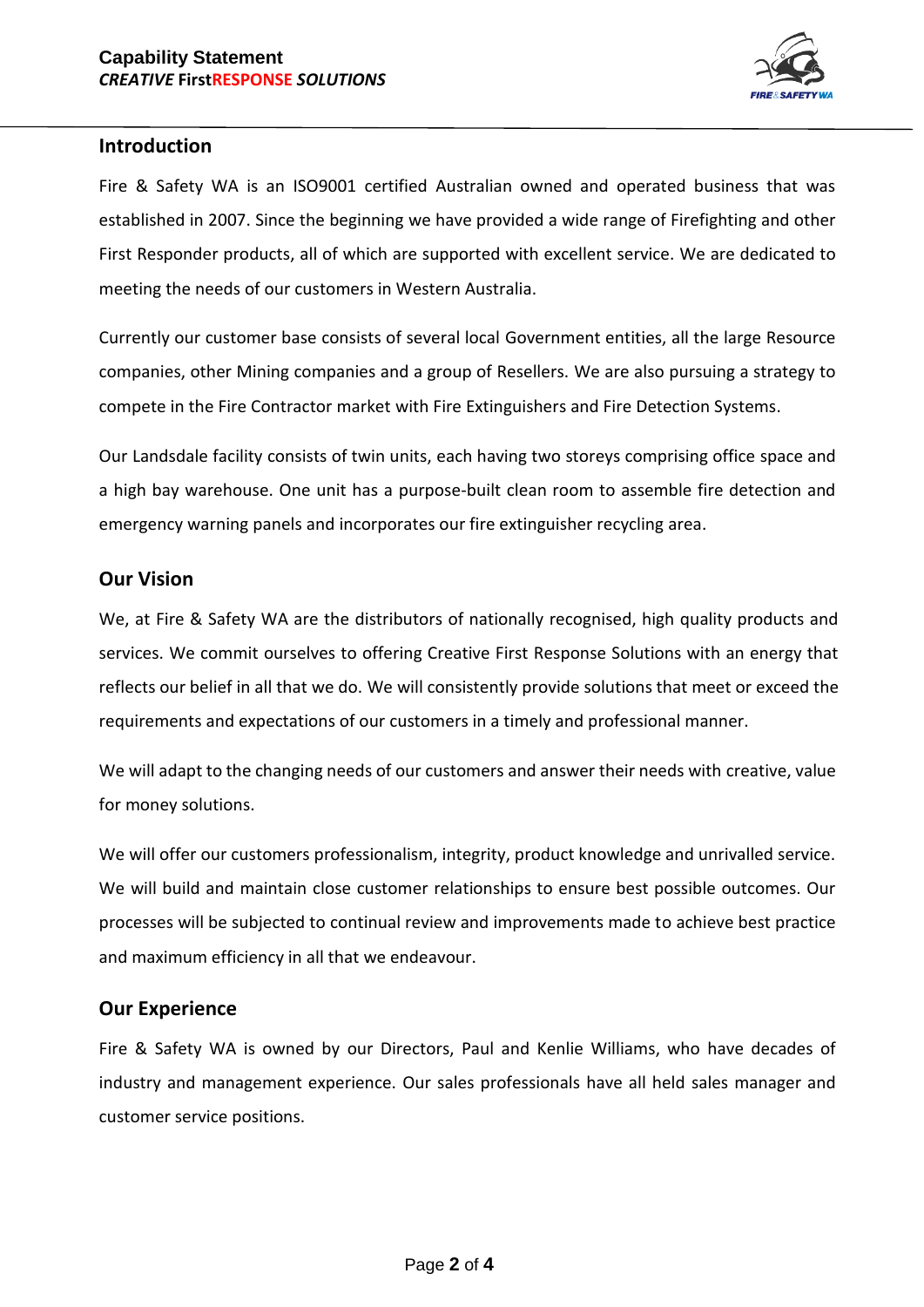

# **Our Objectives**

- 1. Continue to offer excellent products and service in a timely and professional manner.
- 2. Provide our customers with unparalleled service.
- 3. Promote Fire & Safety WA as *CREATIVE* **FirstRESPONSE** *SOLUTIONS.*
- 4. Introduce and promote **FirstRESPONSE** brand and initial product range.
- 5. Develop and implement a new website with online shopping.
- 6. Maintain ISO9001:2015 operating standards.
- 7. Build our staff's product knowledge.
- 8. Build and strengthen relationships with current, new and prospective customers.

# **Our Products**

Our wide product range is unmatched within the industry. We stock and promote well-known brands including Akron Brass, Ansul, DLX, Mercedes Benz, Oliver Boots, Pacific Helmets, Pelican, RESQTEC, Scott Safety, VESDA and Vigilant.

Our products groups are;

| Ansul                            | <b>Fire Extinguishers</b>      | <b>FireFighting PPE</b>   |
|----------------------------------|--------------------------------|---------------------------|
| <b>FireFighting Agents</b>       | Portable                       | Apparel                   |
| <b>Emergency Response</b>        | Mobile                         | Footwear                  |
| <b>Breathing Apparatus</b>       | Accessories                    | Helmets                   |
| Rope Rescue                      | <b>Fire Blankets</b>           | Gloves                    |
| <b>RESQTEC</b>                   | <b>FireFighting Equipment</b>  | Protective Eye Wear       |
| Rescue Equipment                 | <b>Adaptors &amp; Fittings</b> | <b>General PPE</b>        |
| <b>Shelters</b>                  | Foam Delivery                  | <b>FireFighting Tools</b> |
| <b>Fire Appliances</b>           | <b>Hose Reels</b>              | <b>Eflares</b>            |
| Slip On & Trailers               | Hoses                          | <b>Hand Tools</b>         |
| Light Attack                     | <b>Hydrants</b>                | Jerry Cans                |
| <b>Fire Detection</b>            | Monitors                       | Stowage                   |
| <b>Fire Detection Systems</b>    | <b>Nozzles</b>                 | Torches & Lighting        |
| <b>Emergency Warning Systems</b> |                                |                           |
| VESDA                            |                                |                           |